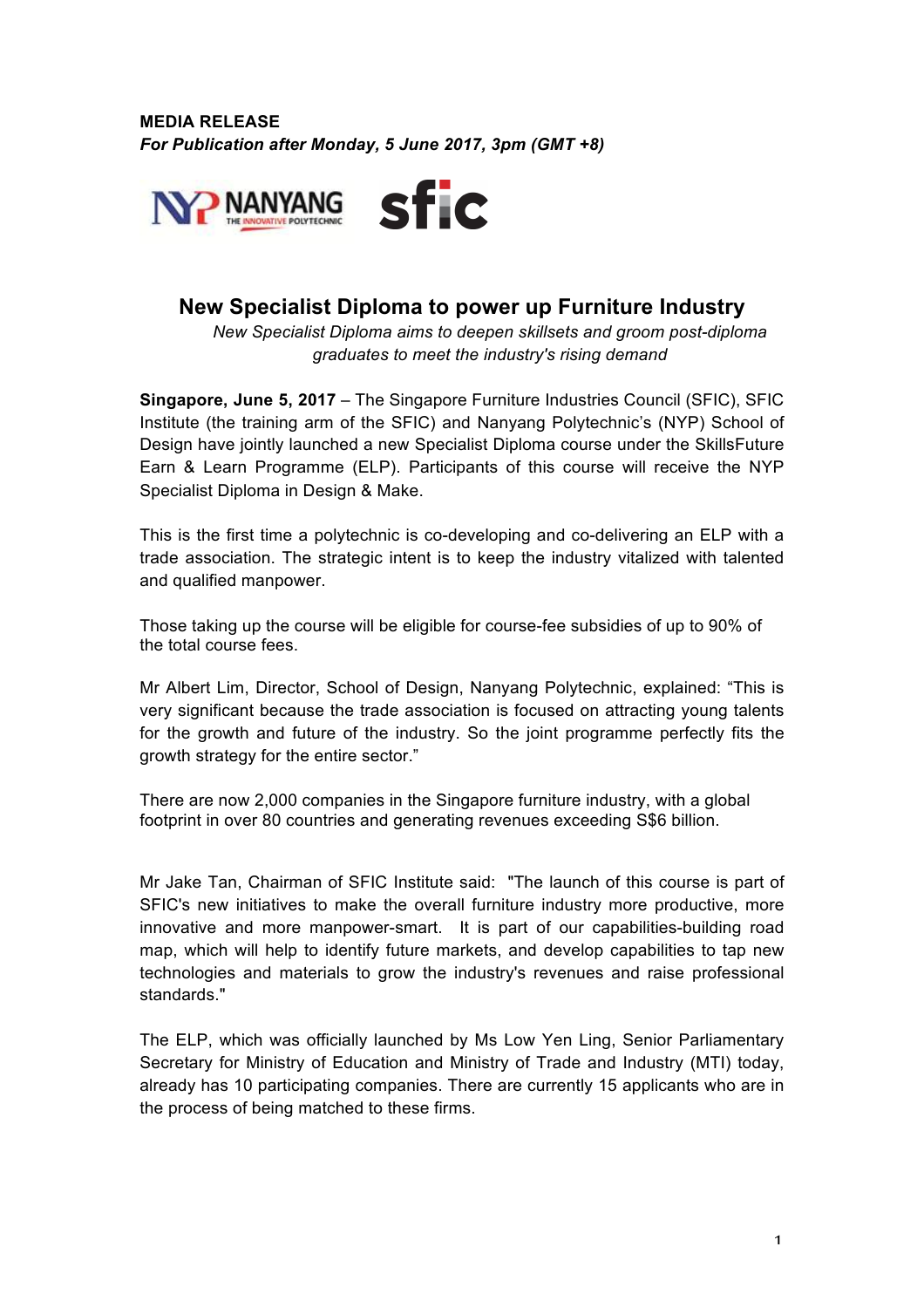The 300-hour course, which will commence later this year, will help them gain more in-depth knowledge about the various aspects of furniture and furnishings design industry. This includes studies in lifestyle objects and furnishing, problem-solving with design thinking approach, immersing in the business of design and strategic understanding of the industry. Participants will also learn about the practical aspect of furniture design industry, for example, the latest materials, construction and production methods. In addition, they will hone skills in client management, business development and marketing capabilities through on-the-job training. The programme complements the current courses provided in industrial, product, interior and experience design.

One of the participating employers, Mr Jay Chiu, Founder and CEO of Grandwork Interior Pte Ltd, said: "We are an avid supporter of such training programmes. Design never comes to a stop – it is an ongoing occupation which involves constant research and new knowledge to keep pace with industry development, new technology and innovative concepts. So such specialist diploma courses are useful to attract more people into the industry and train design professionals to have a sound business mind on their creative shoulders. They will be more industry-ready and hence, contribute more readily and positively to employers like us."

Teo Min Zhen, a recent graduate from the Diploma in Industrial Design, Nanyang Polytechnic who is one of the applicants for the new course shared: "The designer's job today is not just about designing a spectacular piece of furniture. It involves all aspects, from client management, needs analysis to project management. This programme will help me develop these skills for a more rewarding career."

The NYP-SFIC SkillsFuture Earn & Learn Programme (ELP) will start running in September 2017. More information on the programme can be found on http://www.nyp.edu.sg/schools/sdn/lifelong-learning/specialist-diploma-in-design-andmake.html

**## END ##**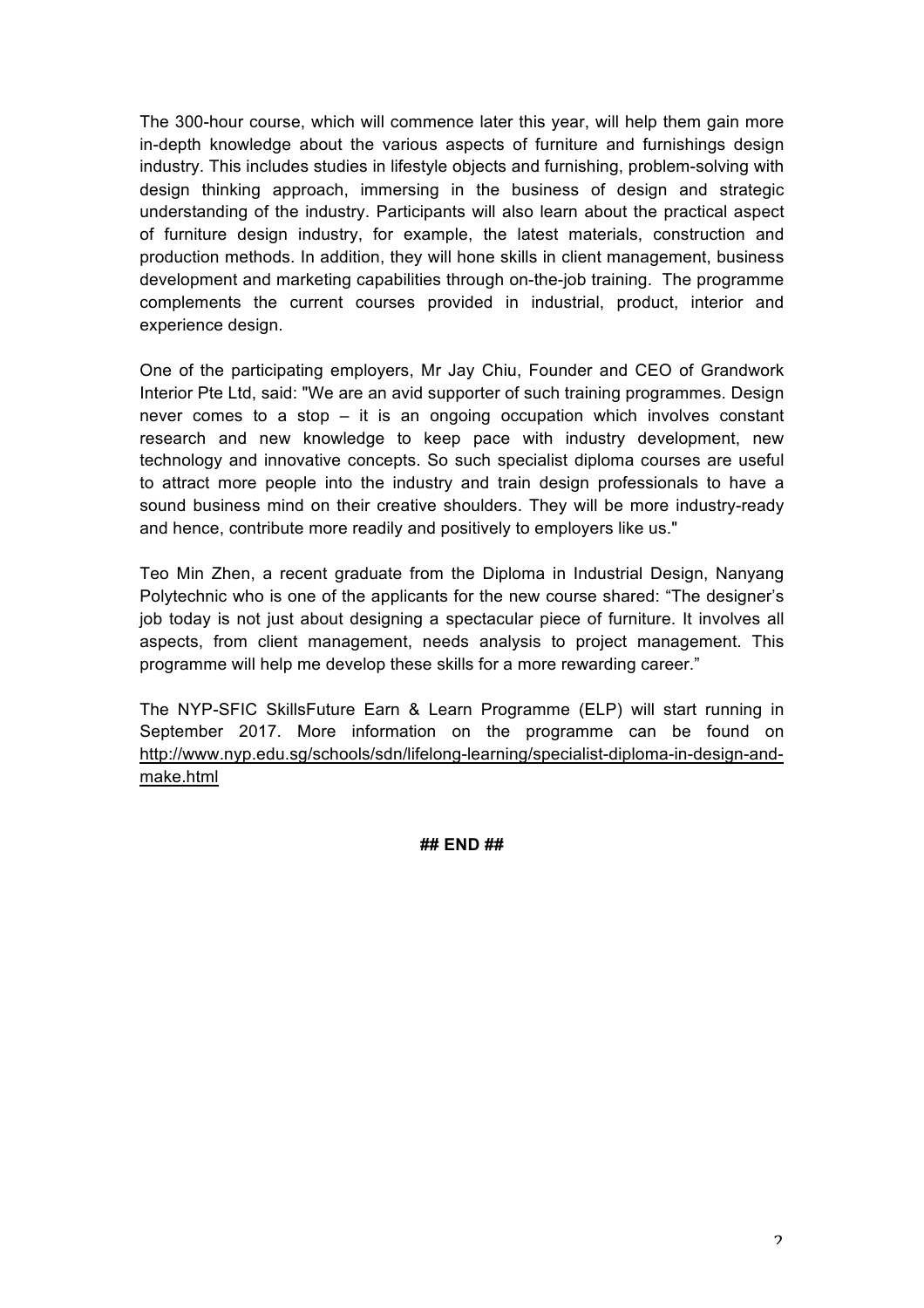# **About Nanyang Polytechnic**

Established in 1992, Nanyang Polytechnic (NYP) is a premier institution of higher learning that offers quality education in Engineering, Information Technology, Design, Interactive & Digital Media, Chemical & Life Sciences, Business Management and Health Sciences. It offers 47 full-time diploma courses and a suite of post-diploma and customised courses for continuing education.

The Polytechnic's industry-relevant and real world-based training equips students to become employment-ready upon graduation. It aims to nurture students into innovative and enterprising individuals, capable of succeeding in any path they choose to take, be it a career or in further studies.

Nanyang Polytechnic is also the proud recipient of the prestigious Singapore Quality Award, the Innovation Excellence Award and the People Excellence Award. This makes NYP the first education institution in Singapore to receive these three top organisational and business excellence awards.

# **About Singapore Furniture Industries Council**

Singapore Furniture Industries Council was established in 1981 as the official representative body of Singapore's furniture and furnishings industry. Its membership comprises furniture manufacturers, interior fit-out specialists, retailers, designers, as well as furnishings and materials suppliers. Currently, the council represents 95% of established furniture manufacturers in Singapore, of whom 65% have subsidiary manufacturing plants in various countries across the region, including China, Indonesia, Malaysia, Myanmar, Thailand, and Vietnam.

SFIC's primary role is to promote the interests of its members and of the Singapore furniture and furnishings industry. For 36 years, SFIC has helped its members to adapt to changes in the business environment by introducing trade, talent, design development and business innovation activities, as well as upgrading business capabilities. Revolving around SFIC's 3i strategic framework – Improve, Innovate, and Integrate, all of the Council's programmes aim to grow the local furniture and furnishings industry and ultimately, to strengthen the 'Singapore brand' globally.